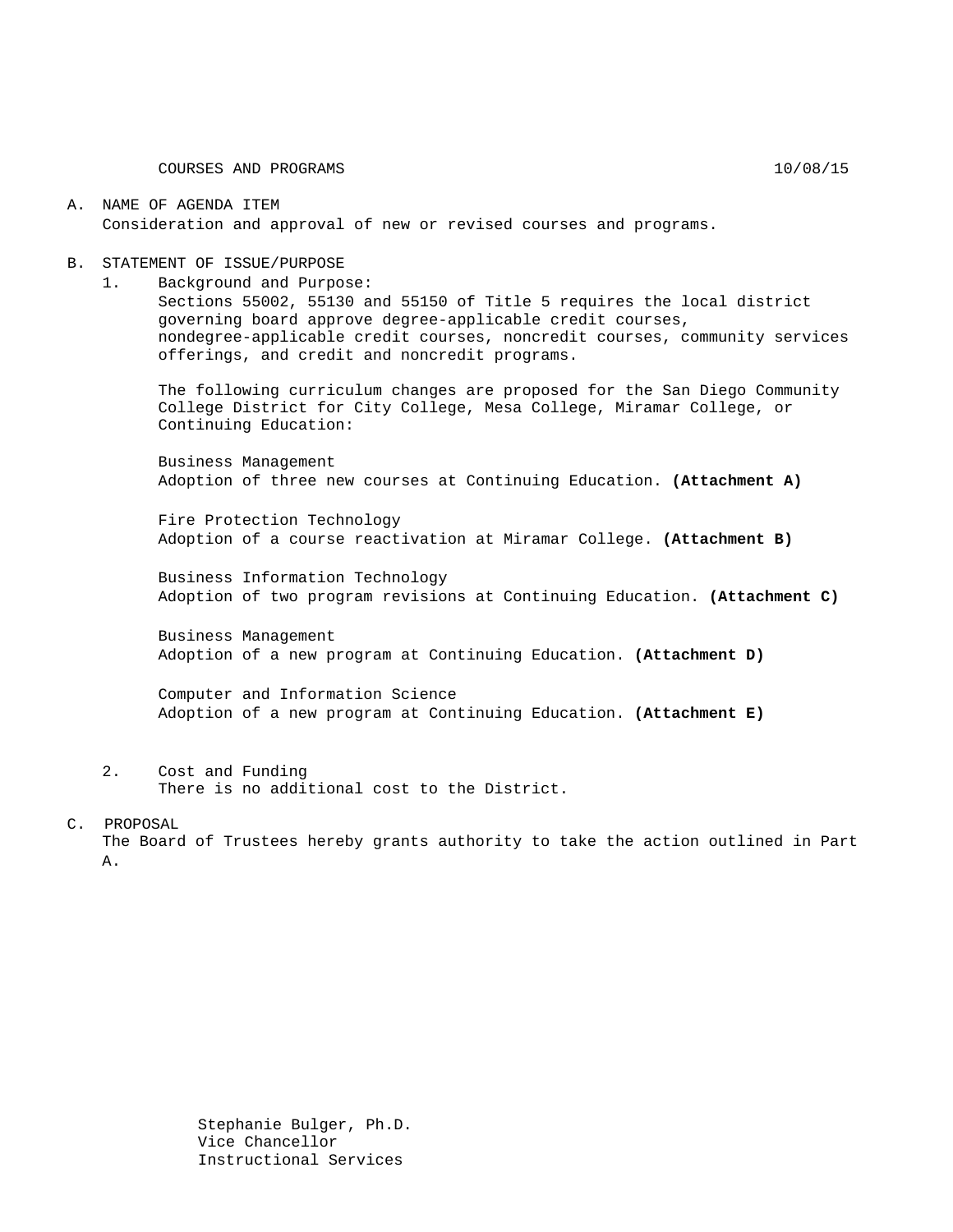### **ACTION**

Adoption of three new courses at Continuing Education.

Proposed new courses at Continuing Education:

#### **632 Small Business Skills**

This course provides students with the business practices and skills needed to grow an existing small business. Students will learn the roles of the entrepreneur, goal setting, communication best practices, negotiation skills and business processes to increase profits and manage a growing business. Topics include developing a vision statement, establishing a healthy business and personal lifestyle, time management, effective delegation techniques and redesigning business processes. (FT)

### **633 Small Business Sales**

This course provides students with trust-based sales strategies needed to grow an existing small business. Students will learn about building trust with customers, sales ethics, understanding buyers and developing a sales team that are fundamental to increase profits. Topics include customer relationship management, sales prospecting, developing presentations and creating mutual opportunities. Students will learn sales fundamentals and select strategies to promote small business growth. (FT)

### **634 Small Business Marketing**

This course provides students with the marketing principles, practices, and strategies needed to grow an existing small business. Students will learn about market research, product, distribution, promotion and pricing tactics used to increase profits. Topics include advertising, public relations, social media and product development. Students will learn how to understand marketing fundamentals and select strategies for small business growth. (FT)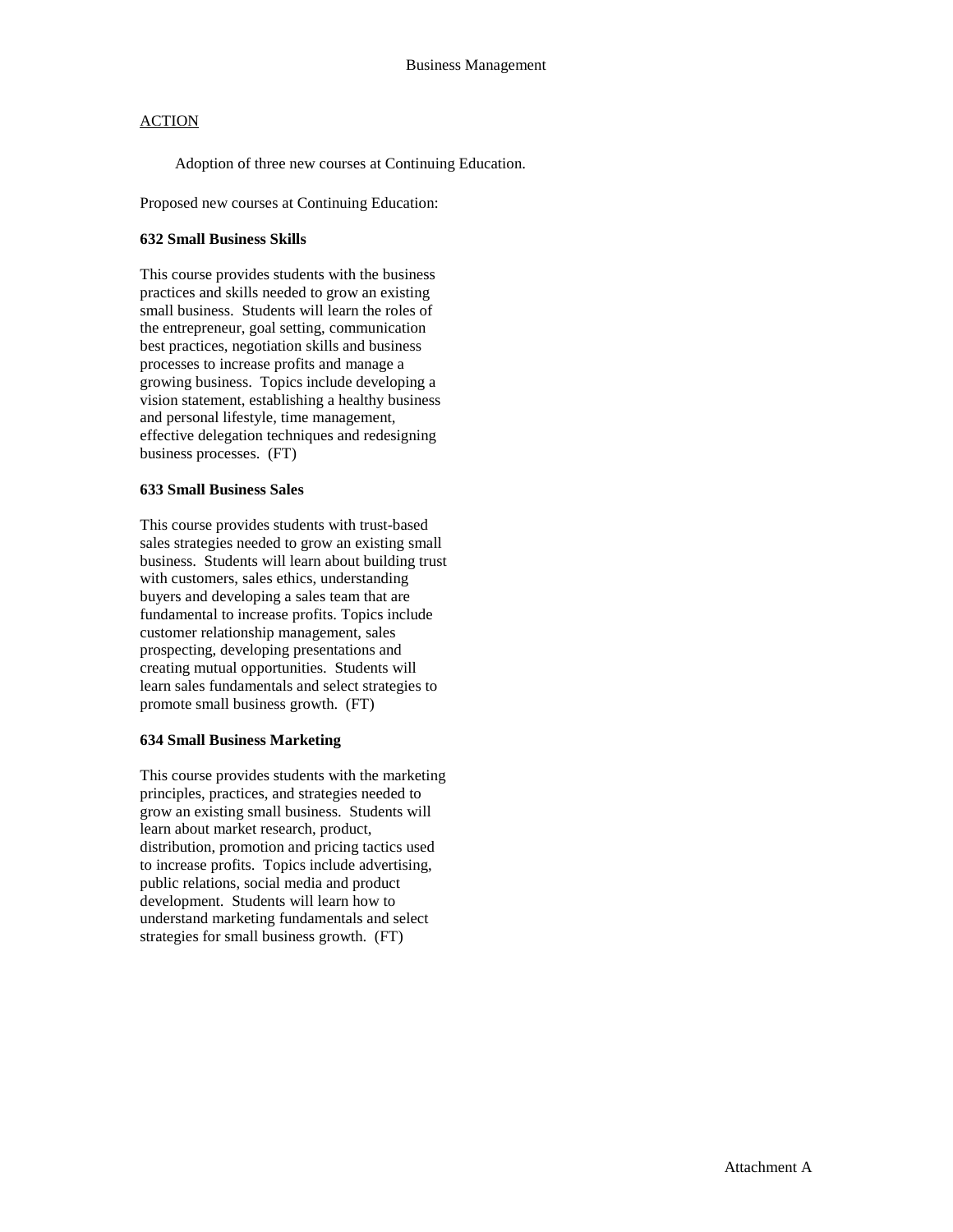## **ACTION**

Adoption of a course reactivation Miramar College.

Proposed course reactivation at Miramar College:

### **324D Intermediate Wildland Fire Behavior S-290**

**32 - 44 hours lab, 0.5 units Grade Only**

*Advisory:* English 47A or English 48 and English 49, each with a grade of "C" or better, or equivalent or Assessment Skill Level R5 and W5.

*Limitation on Enrollment:* This course is not open to students with previous credit for Fire Protection Technology 310O.

This classroom-based skills course prepares prospective supervisors to undertake safe and effective fire management operations. This second course in a series continues developing fire behavior prediction knowledge and skills. Students also focus on fire environment differences and local conditions. This course is intended for practicing firefighters. (FT) Associate Degree Credit only and not Transferable.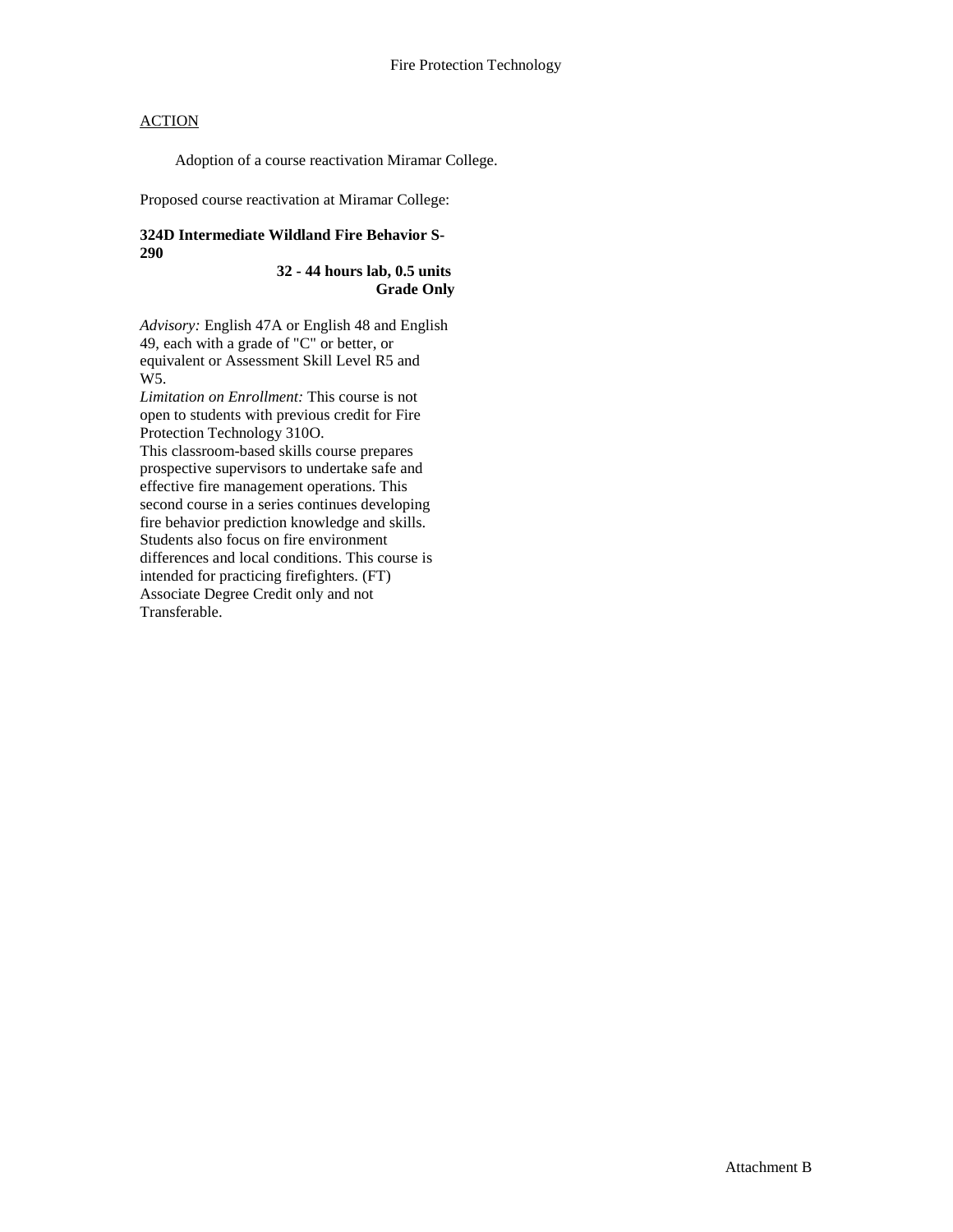### **ACTION**

Adoption of two program revisions at Continuing Education.

Proposed program revisions at Continuing Education:

# **Certificate of Completion Administrative Assistant Program**

### **The following core courses must be taken to complete the program:**

OFSY 510 Database Systems: Beginning OFSY 511 Database Systems: Intermediate OFSY 516 Internet Basics OFSY 577 Spreadsheets: Advanced OFSY 599 Word Processing: Advanced OFSY 517 Telecommunications OFSY 520 Desktop Publishing OFSY 522 Page Layout OFSY 598 Word Processing: Projects

# **Certificate of Completion Network Security Specialist Program**

### **The following core courses must be taken to complete the program:**

COMP 600 Introduction to Networking COMP 601 Intro to Router Configuration COMP 602 Local Area Network Design COMP 603 Wide Area Network Design COMP 606 CISCO Networking Security 1 COMP 607 CISCO Networking Security 2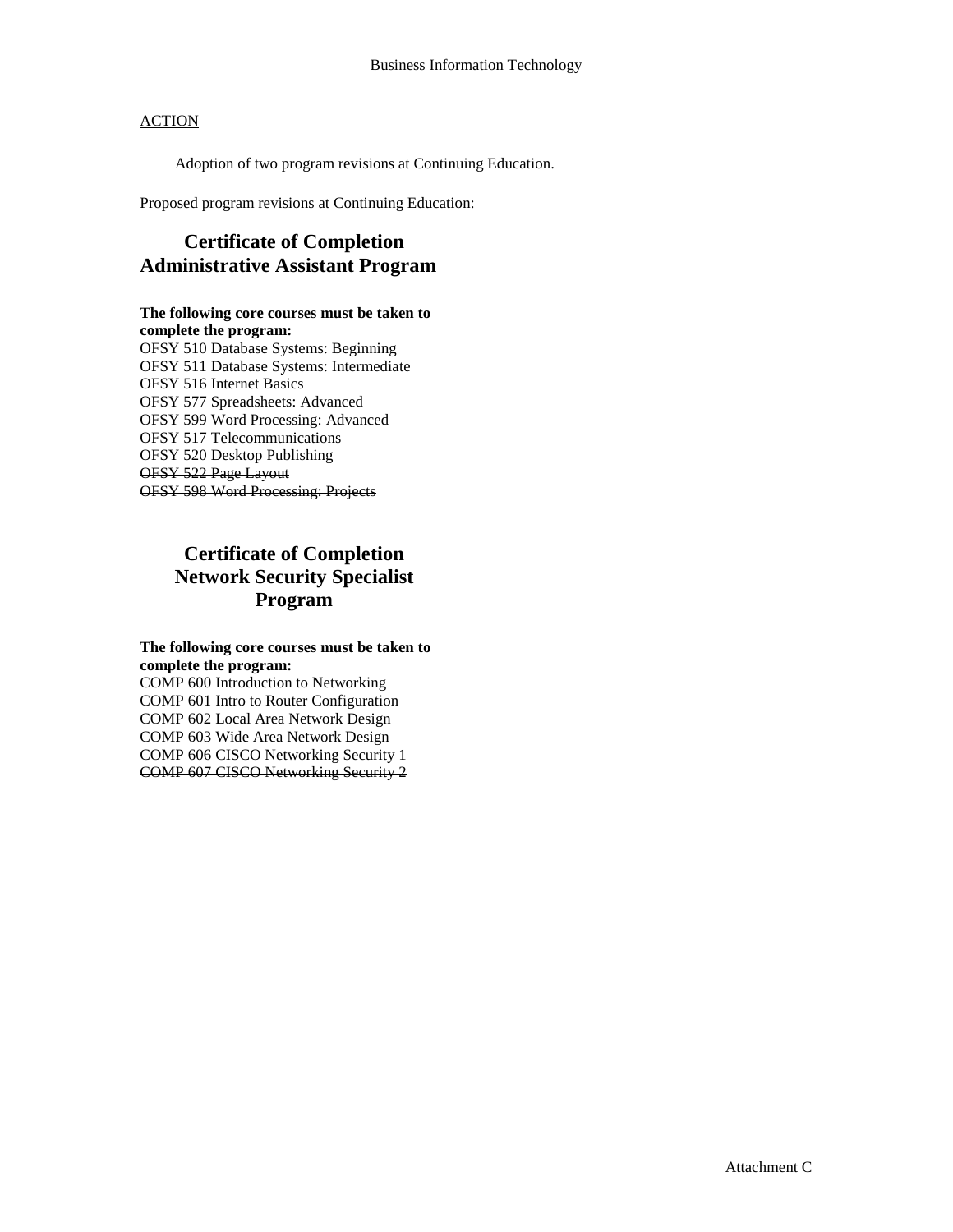Pursuant to Section 78016 of the Education Code, the following is a program review summary: Certificate of Completion Small Business Growth Program

| A.            | Labor Market Information <sup>1</sup> : | The annual average number of persons employed in the Small<br>Business Growth program area is 95,200 in the 2012-2022<br>employment years. Approximately 4,490 new job openings are<br>projected through 2012-2022. |
|---------------|-----------------------------------------|---------------------------------------------------------------------------------------------------------------------------------------------------------------------------------------------------------------------|
| <b>B.</b>     | Duplication <sup>2</sup> :              | City College, Cuyamaca College, MiraCosta College, and<br>Southwestern College (credit programs).                                                                                                                   |
| $\mathcal{C}$ | Effectiveness <sup>3</sup> :            | Program area OR the projected enrollment of 50 for the 2015-<br>2016 years in the new program area.                                                                                                                 |

- 1. Labor Market Information, Employment Development Department, California.
- 2. Labor Market Information, Employment Development Department, California (management analysts).
- 3. Web, and institution's class schedules and catalogs.

## **ACTION**

Adoption of a new program at Continuing Education.

Proposed new program at Continuing Education:

# **Certificate of Completion Small Business Growth**

**The following courses must be taken to complete the program:** BUSN 632 Small Business Skills BUSN 633 Small Business Sales BUSN 634 Small Business Marketing